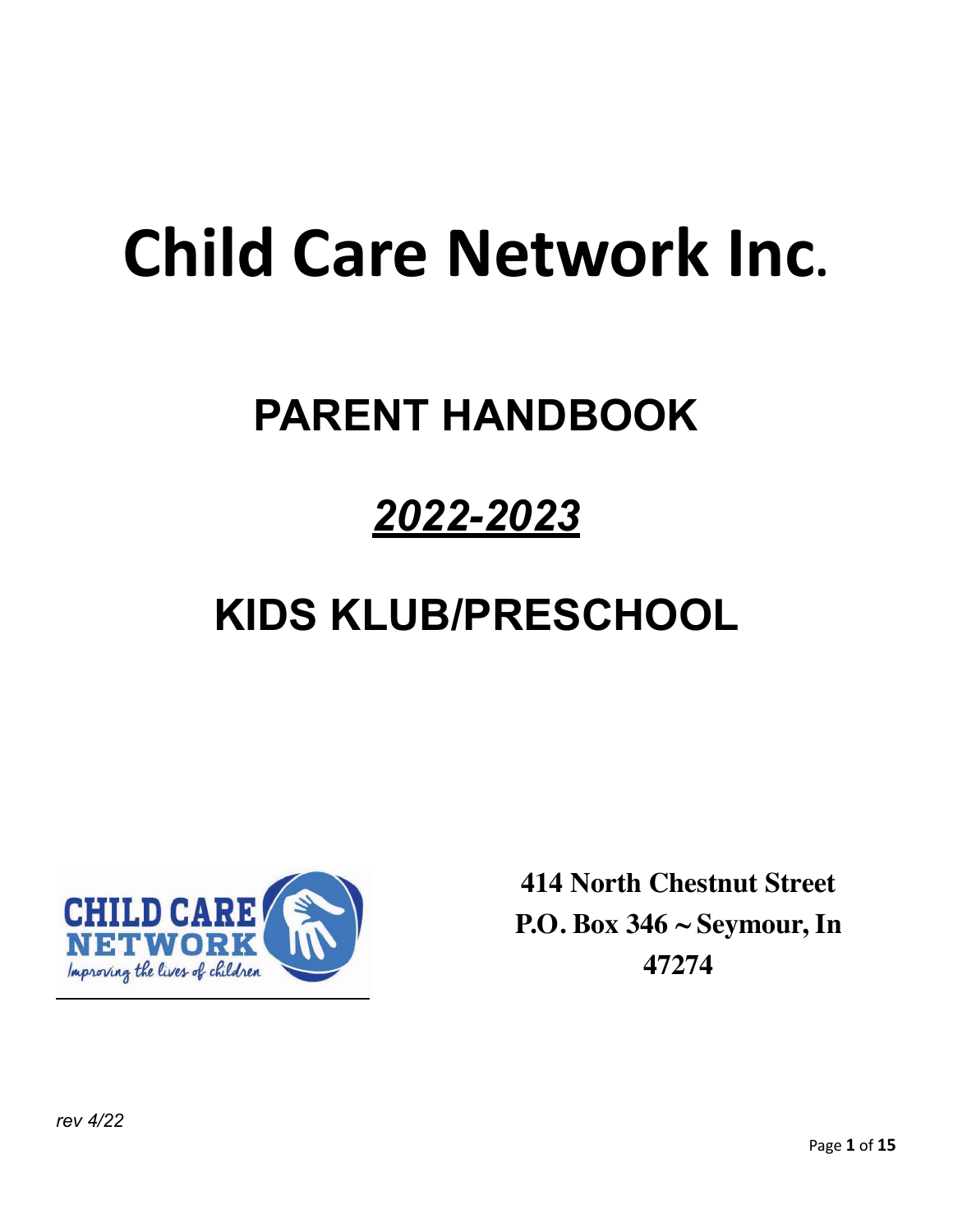# **Thank you for choosing Child Care Network, Inc. for your children's program!**

Each child attending Kids Klub and Preschool will be treated with respect and consideration. Child Care Network, Inc. (CCN) recognizes that each child has individual needs and interests and we provide a predictable, yet flexible and varied array of activities and experiences that foster child development in a familiar, safe setting.

# **General Information**

CCN advocates an open door policy. A parent is always welcome to observe their child's program (unless the parent poses a threat or causes dismay for any child or staff member).

Open communication between the staff and parent/guardian is essential. Parents/guardians have an opportunity to communicate with the staff briefly during drop off and pick up times. Time for longer, private, discussions can be scheduled. If problems should arise, they should be brought to the immediate attention of the teacher or site coordinator. If a problem cannot or is not resolved, the situation may be referred to CCN's Program Manager, the Executive Director of Child Care Network, Inc. and/or CCN's Board of Directors.

CCN works closely with each school corporation and each host school's principal. Although the Kids Klub/Preschool Program has its own policies and guidelines, school corporation policies and host school rules (refer to the school handbook) must also be followed.

Permission for CCN staff to communicate with Seymour or Brownstown school staff members is granted upon enrollment. If you have concerns, please speak with a CCN staff member.

CCN does not provide transportation of any kind for students or families.

Photographs and publicity of the children may occur throughout the year. Your permission is granted with your signature on the Agreement Form. Contact a Kids Klub/Preschool Program Manager if you have questions or concerns.

Weapons of any type are not allowed in any CCN facility, classroom, playground, or properties.

The administration offices of Child Care Network are located at 414 North Chestnut Street, Seymour, IN 47274.

CCN's mailing address is: P.O. Box 346, Seymour, IN 47274

If you have any questions or concerns about Kids Klub or Preschool, please feel free to contact the Kids Klub Program Manager at 812-569-4411 or EMAIL [kidsklubm@gmail.com](mailto:kidsklubm@gmail.com) or Preschool Manager at 812-216-6913 or EMAIL conpreschoolmanager@gmail.com

CCN's website is: [www.childcarenetworkinc.org](http://www.childcarenetworkinc.org)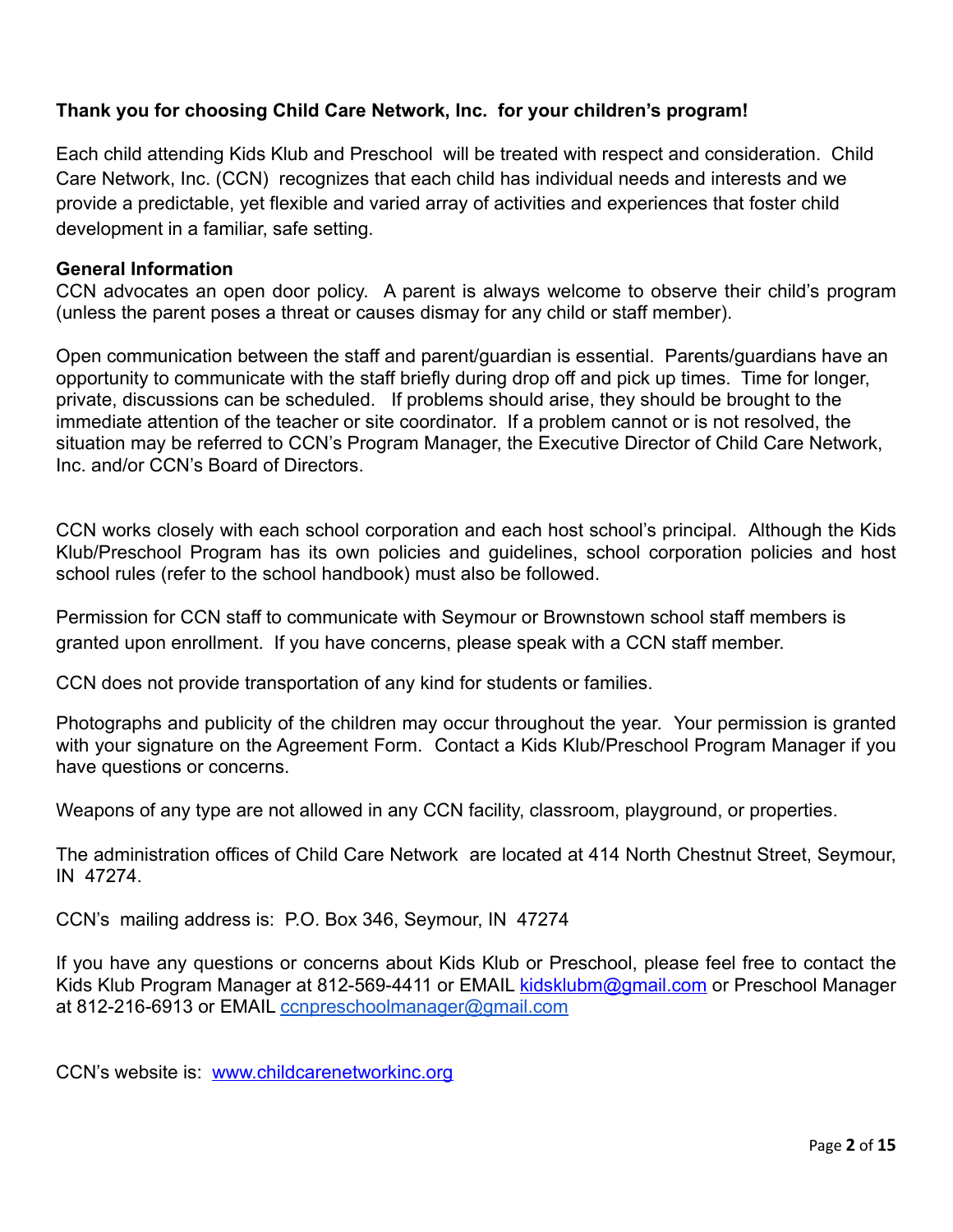All information contained in this handbook is subject to change by the CCN Board of Directors. Changes will be disseminated in a timely manner to program participants.

 *All information pertaining to admission, health, family, or discharge of a child is confidential.*

# **ENROLLMENT**

#### **Registration /Account Set Up Using On-Line Software**

At the beginning of each school year or the Summer Program, your child must be registered for the program they need to attend. Kids Klub and Preschool utilize an on-line software and it can be accessed at<https://www.ezchildtrack.com/ccn/parent>

# **ALL PARENTS ARE REQUIRED TO CREATE AN ON-LINE ACCOUNT PRIOR TO REGISTERING YOUR CHILD!**

This program allows you to register and set up online payment

First Time Users Info:

As a new parent portal user you will receive an email in your registered email ID containing a link to your childcare program's EZChildTrack site along with a temporary password.

Here's how you can log in for the first time:

- 1. Check the registered email ID for login information.
- 2. Click the link provided in the email.
- 3. Log in using the temporary password provided to you.
- 4. Change the password to a new one of your choice.

You can easily register your child to a program and enroll them into desired activities from EZChildTrack's parent portal. Parents will receive an email once the registration is approved. New and returning children will not be able to attend until Immunization and Indemnifying forms are received and registration is approved.

#### *Existing and New Parents: To register a child for a Program:*

- 1. Click on the Program's [Register] button. This button can be seen in the 'Registration' section of the Home page. In case registration has already been carried out for a child before and you wish to register a new child, then click on the Program's [Register New Child] button. This will take you directly to the 'My Children' page (instead of 'My Account' page) wherein you can register a new child.
- 2. Clicking on [Register] will take you to the 'My Account' page.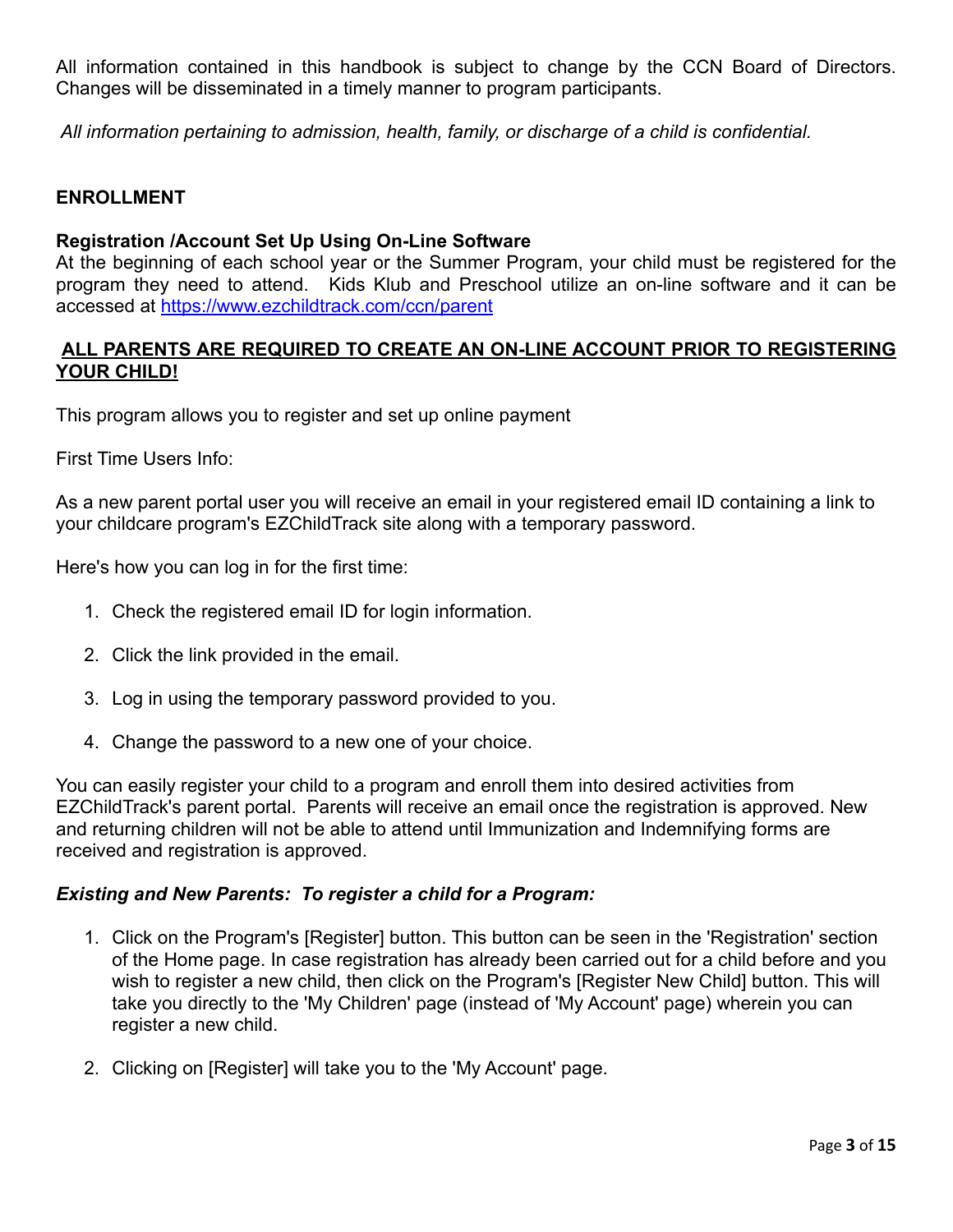# **Fees-Refer to the Attached Program Fees**

#### *Registration Fee*

A \$35.00 non refundable registration fee is due when a signed CCN Agreement is submitted. The registration fee is the same amount regardless of a child's attendance. One Registration Fee is charged for each school year. Note the \$35.00 registration fee is charged per family NOT per child. Registration fees are non-refundable.

#### **Late Pick Up Fee**

A fee of \$25.00 will be assessed for each 10-minute increment after closing that the child is picked up late from care. Kids Klub closes at 6 pm. Preschool closes at 2:45pm (Seymour) 2:55pm (Brownstown).

If you have a child on the CCDF voucher program, you must pick up your child and have your card swiped by 6pm. A child will be dismissed from care if he/she is continually picked up late. If a child has not been picked up by 3:15 p.m. (PK) or 6:30 p.m (Kids Klub), and if a parent/guardian or emergency contact cannot be reached, the police will be called for assistance.

#### **Late Payment Fee**

If your account is two weeks past due, your child will be unable to attend the program until the fees are paid. If your account has an outstanding balance of any amount on the last day of any month you will be charged a late fee of \$35.00**.**

An account will be **Suspended** if the outstanding balance is NOT PAID by the 2nd of the month. A suspended account will have the Registration and Information sections removed from your parent portal within the EZ Child Track Software and attendance will be blocked for your child(ren). A payment must be made to this account for it to be considered ACTIVE and for your child to attend Preschool.

If a parent has not made a payment in the last 2 weeks (regardless of balance), parents will be contacted on Monday by phone and informed that payment must be received by Thursday of that week. If payment is not received by Thursday, the child will not be allowed to attend the program the following week.

\*Checks returned for non-payment will be assessed a \$25 fee and payment of fee is due within 10 days. Returned checks will forfeit the right to pay by check in the future.

# **Payment of Program Fees**

Program fees are due on the first day of each week when childcare services are offered EXCEPT for ONE "vacation" week per school year (Kids Klub only). The vacation week request form must be turned in to the KK site staff or the KK director Child Care Network, Inc. accepts payment by cash, check, money order, or through our on-line site **https:www.ezchildtrack.com/ccn/parent/** CCN will also accept credit cards (extra fee). Checks should be made payable to Child Care Network Inc. Please write the name of the child's school and the child's first and last name on any check you submit; the payee's phone number must also be on the check. Full payment is expected regardless of attendance.

No change is kept or given at any CCN site for payment of fees. Overpayment will be given in the form of a credit on your Ez Child Track account.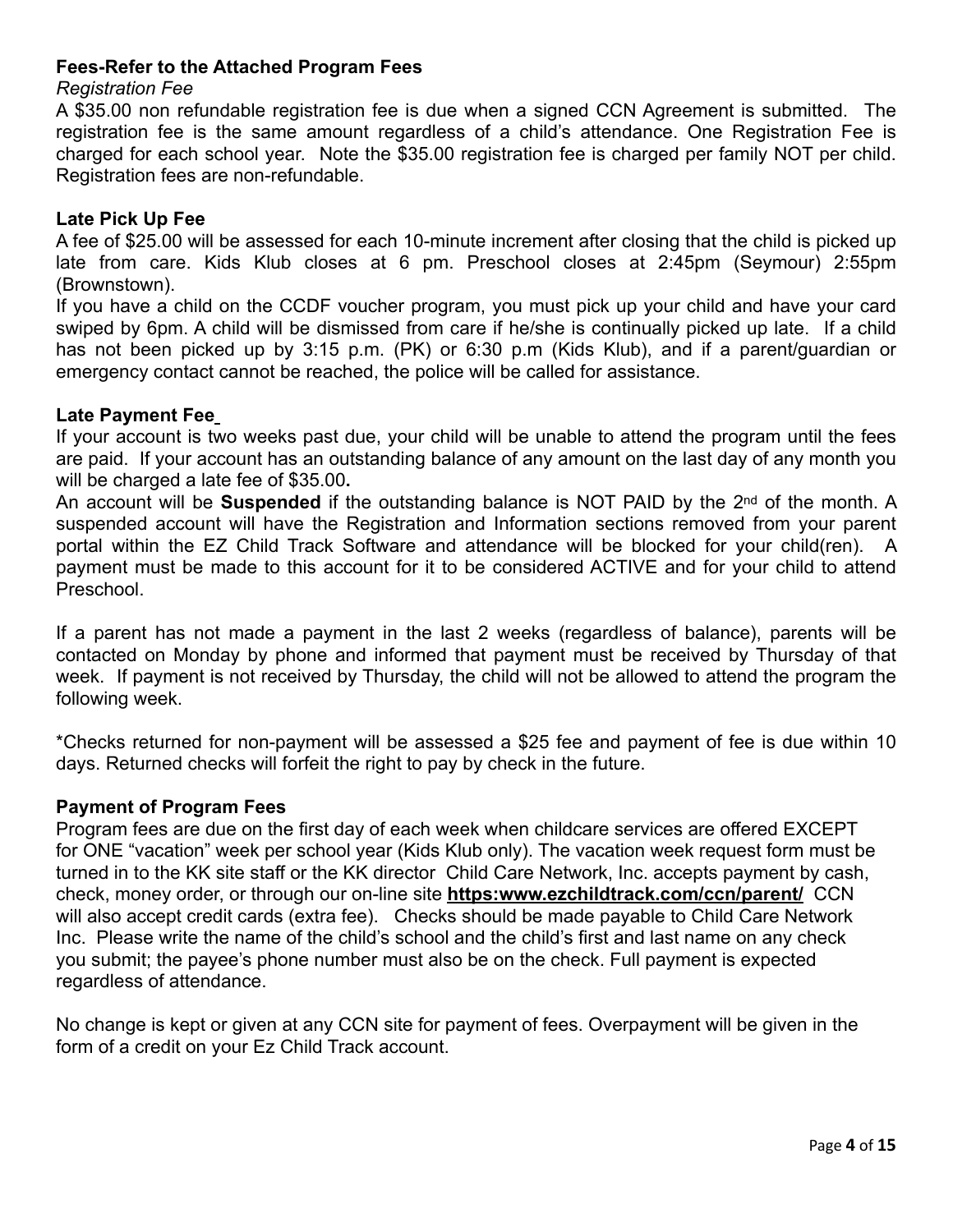# **Waitlist**

In the event that a site has reached maximum capacity as defined by state ratio guidelines, new enrollees will be placed on a waitlist within EZ Child Track. When a spot becomes available, you will be notified by email and contacted by the designated Program Director. Your child will not be eligible to attend until all required documents are received.

# **Parent/Guardian and Staff Communication**

Time for individual, confidential conversations can be scheduled. If a problem arises, it should be brought to the immediate attention of the Site Director or Teacher. If the problem cannot be resolved it may be referred to the designated Program Manager. If a problem is not resolved by the Program Manager, it may be referred to the CCN's Executive Director and/or to the Board of Directors.

In the event of a school lock down, children will not be released until the lock down is over. In addition to the automated system from the school corporation, CCN staff will work to keep in contact with parents as permitted.

#### **Drop-Off and Pick-Up**

Children MUST be accompanied and signed in by a parent, legal guardian, or person listed on EZ Child Track to the designated location in the morning. No child should be dropped off at the school's parking lot or curb and be sent in unattended to Kids Klub or Preschool.

Kids Klub students cannot be dropped off earlier than 6:00 a.m.,

Preschool students cannot be dropped off earlier than 8:25 a.m.

● If before and after school care is needed for a preschool student, parents must register through the ezchildtrack parent portal. Children cannot attend until enrollment is approved by the designated manager.

Children will only be released to a parent or authorized pickup person (aged 16 or older). They MUST come to the designated area to pick up the child. Children will not be sent to meet someone on school property or to a car parked at the curb. Children will only be released to the individuals listed on the child's registration form. A picture ID will be required for any person that the site staff does not recognize or know. If an adult is unable to produce a picture ID, he/she must be able to say and spell the Safe word listed on the child's Registration Form before he/she is given custody of the child. In the event of a do not release order to a biological parent, a court document will need to be provided and kept on file at the site and office.

#### **Nutrition- Meals and Snacks**

All snacks/meals served at sites will meet State nutrition requirements.

Appropriate snacks and meals will be served during each session. If the parent wishes to provide a meal or snack from home due to religion, personal beliefs, or special diet, the food must be checked by the center to verify temperature and a "Safe Transportation of Food Responsibility" form must be signed.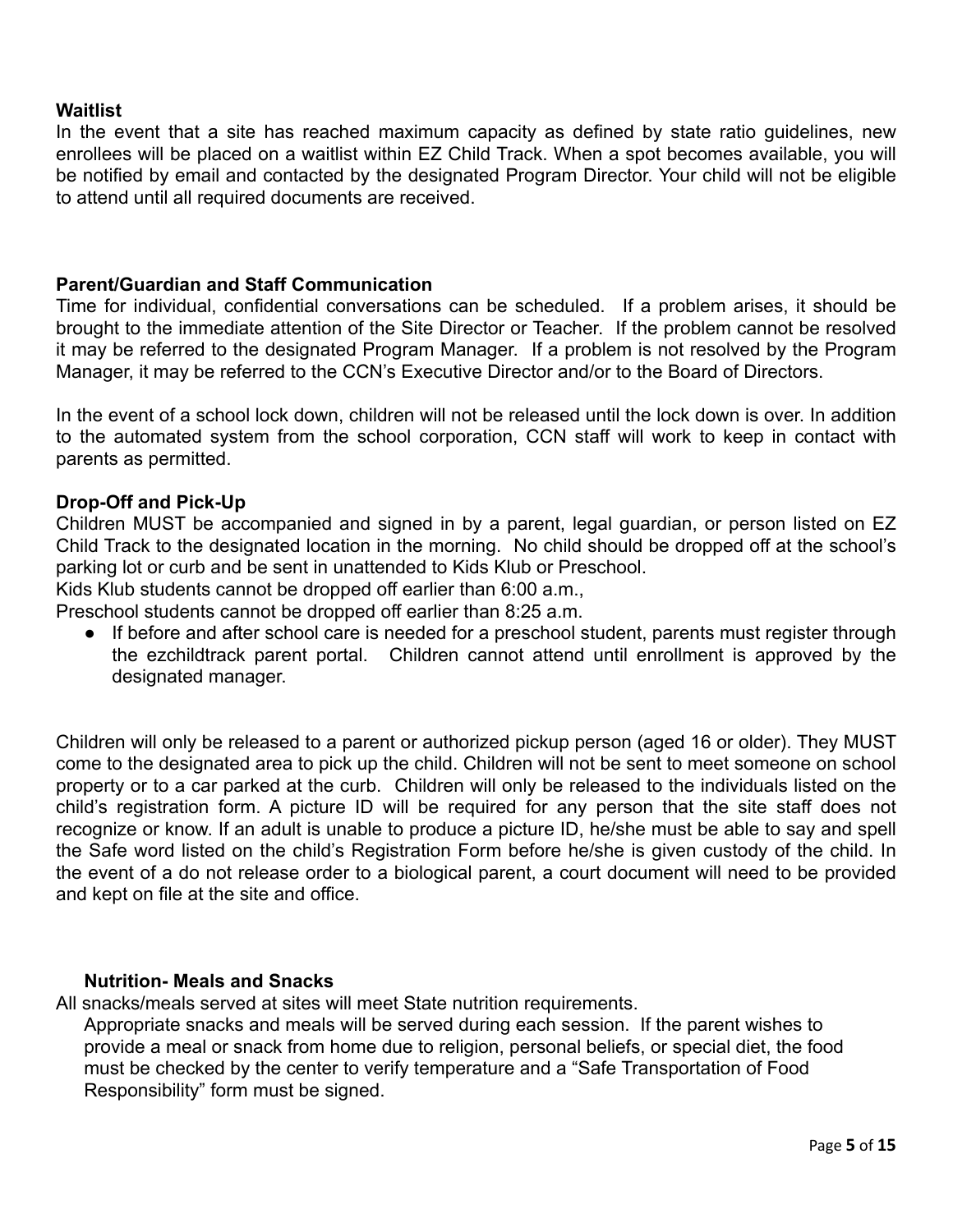Children with food allergies must have the special dietary needs form filled out, signed by a physician and returned 1 week prior to attendance.

**All food allergies and special diets must be approved in writing by a physician.** 

No outside foods are allowed. If a parent wishes to bring a snack for all of the children, the snacks must be store bought.

Parents may not provide home-made treats for the class. Soda will not be accepted or served. Snacks must be approved by your site manager as we do have children with food allergies.

Speak with the Manager/Teacher for alternative, treat ideas.

Kids Klub- If breakfast is offered by the school, parents are responsible for the cost (pay the school). If the school does not serve breakfast, Kids Klub provides breakfast for no additional fee. Please call the Kids Klub/Preschool Director or the CCN office with any questions.

# **Safety /Accidents**

For the safety of all children, regular fire, tornado and lockdown drills are conducted.

If a child experiences an injury while at Kids Klub or Preschool, a staff member will tend to the child and thereafter contact the parent/guardian or emergency contact to share details (i.e. how the injury occurred, type of injury, type of first aid administered). On the day of the injury a site staff member will complete an Accident Form. A copy of the Accident Form will be sent home with the child. The original form will be reviewed by the designated Program Manager and added to the child's file within two days of the occurrence.

Authorization for CCN staff to seek medical treatment and transport, if needed, for a student is automatically granted upon enrollment. Please speak to CCN staff with any questions or concerns.

CCN is not responsible for a child's medical expense, injury or loss.

# **Discipline Policy:**

The physical and emotional well-being of all children is of utmost importance in all programs of CCN. If a child exhibits non-hurtful, undesirable behavior, staff will respond by redirecting the child toward a positive and more constructive activity. A positive method of discipline will be used. A calm down area is available in each classroom if a child needs additional time before interacting with the teachers or other students in a safe and respectful manner.

However, if a child's behavior is hurtful (i.e. intentional hitting, pinching, punching, kicking, spitting) or disruptive (i.e. back-talking, yelling, cursing, uncooperative, feuding) staff must intervene to assure the safety of all children. If a child's behavior is hurtful or disruptive, a Kids Klub/Preschool staff member will discuss the issue or incident with the child and parent privately. If the situation can be resolved, the child may remain enrolled. A child will be dismissed from the program, if there are extreme behavior problems; repeated, bad behavior; or ongoing, unresolved issues.

Recurring disciplinary problems will be addressed with parents and documented. CCN staff will work with parents/caregivers to problem solve ways for each child to be successful in the program.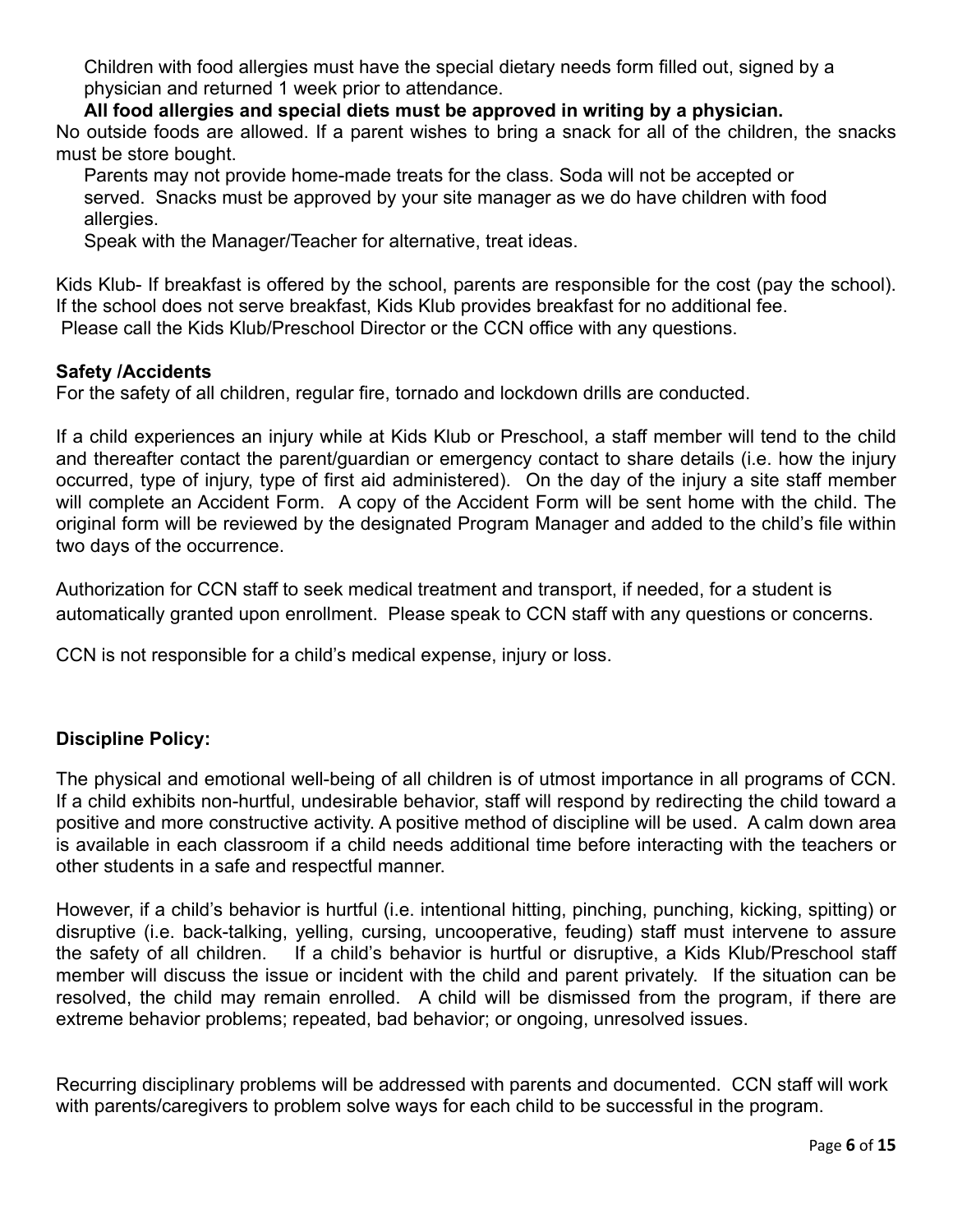Extreme and/or ongoing behavior problems (i.e. intentional hitting, pinching, punching, kicking, spitting, biting) will not be tolerated and may result with the student being dismissed from the program.

In response to all misbehaviors, Kids Klub/Preschool staff will:

- o Respect the child
- o Verbalize rules and clear choices
- o Use positive language to explain desired behavior
- o Speak calmly
- o Speak directly to the child at the child's eye level
- $\circ$  If necessary, move the child to a time-out location within staff's eye sight

In response to all misbehaviors Kids Klub/Preschool staff will NOT:

- o Threaten a child
- o Bribe a child
- $\circ$  Use physical punishment even if requested/suggested by a parent/quardian
- o Deprive a child of food or a basic need

If the behavior of a child or parent causes safety concerns, childcare services will be denied.

#### **Illness/Medication**

Please do not bring a sick child to school/site. Children who are ill will not be allowed to attend. If a student appears to be ill, complains of illness, appears to have a fever or has a fever, a parent/ guardian/emergency contact will be contacted and are expected to pick the child up immediately.

Any student with a fever or possible contagious condition will be isolated in a supervised area until an appropriate party arrives to pick up the child. The child needs to be symptom/fever free for 24 hours, without fever reducing medication, prior to returning to the classroom.

If at all possible, please give all medications to your child at home. If medication must be given during the hours of care, the medication must be in the original container and prescribed by a physician.The Record of Medication (state form 49968) must be completed by the child's physician and returned with the Medication. All medication must be directly handed to the site staff from an adult. The teacher will complete the medication log at time of administration.

# **Head Lice**

In order for your child to attend, he/she should be free of live bugs. Infected children's parents will be contacted. A note from the school nurse, your physician or the Health Department may be necessary upon returning. CCN follows the host school's protocol regarding Head lice.

# **Personal Belongings**

Personal belongings are the responsibility of the children. Each child will be given a designated area for their belongings. Please label coats, hats, bags, water bottles, etc. to prevent confusion. A lost and found area will be maintained. Because of possible mix-ups, losses or damage, we ask that you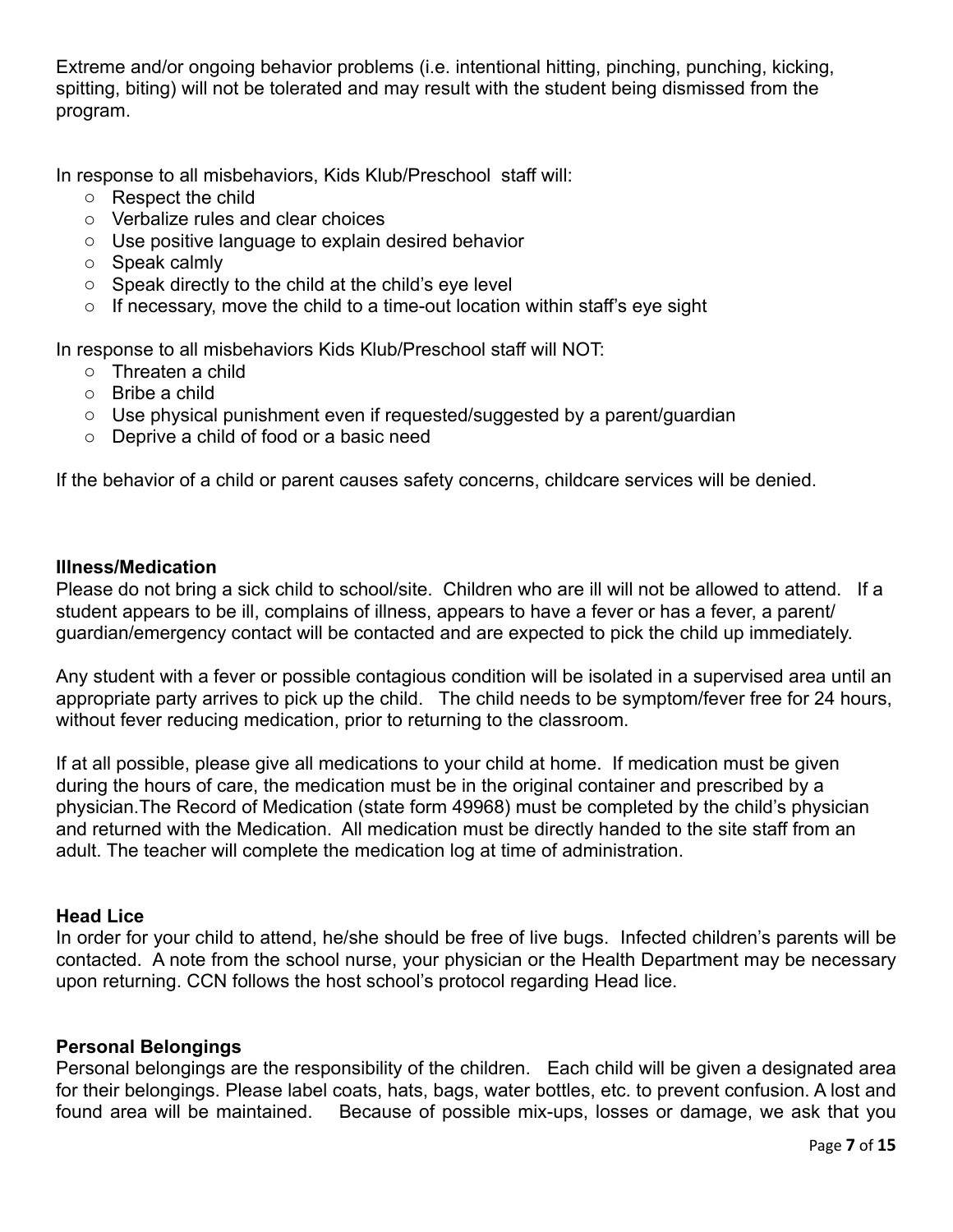please do not allow your child to bring toys, cell phones, game systems, or other personal belongings unless approved by the Site Manager.

Preschool parents please provide a change of clothes (i.e. pants, shirt, socks, underwear) for your child. The items will be placed in a plastic bag, labeled and returned at the end of the year.

#### **COVID-19 Pandemic**

CCN works closely with both the Seymour Community and Brownstown Central School Corporations to adhere to the latest protocol regarding the COVID-19 pandemic. If you have any questions, please speak with a CCN staff member or visit<https://www.in.gov/isdh/>for additional information.

# **KIDS KLUB OVERVIEW**

Kids Klub is a school age childcare program. CCN complies with applicable Indiana regulations including an appropriate adult to child ratio (minimum of one adult per fifteen children).

Kids Klub is not an extension of the school day. Kids Klub is a safe, nurturing, fun place for children whose parent(s)/guardian is working, continuing their education, etc.

CCN welcomes parent/guardian input and activity suggestions. Suggestions will be considered; those deemed appropriate and feasible will be implemented.

School break and Summer Kids Klub is located at CCN's main building at 414 N Chestnut in Seymour (or other facility if needed).

# **Program Activity Options**

#### *School Year:*

*A.M. Program*: The A.M. Program starts at 6:00 a.m. and service continues until children are dismissed to class or breakfast. Breakfast is *not* included in this program unless it is a weather delay morning OR it is not offered by the host school. Quiet time, sharing time, table games, and creative interactive activities are likely to occur during the A.M. program.

*P.M. Program*: The P.M. Program operates from the dismissal of school until 6:00 p.m. A nutritious snack is offered during the P.M. Program. Playground/gym time, games, crafts, seasonal projects, music, study time, and homework help are the norm during the P.M. program.

Attendance options for school-year programs:

| Full Time: | $4-5$ days per week                                     |
|------------|---------------------------------------------------------|
| Part Time: | $2 - 3$ days per week                                   |
| Daily:     | 1 day per week, regular weekly use (same day each week) |
| Drop In:   | Random, Infrequent Use                                  |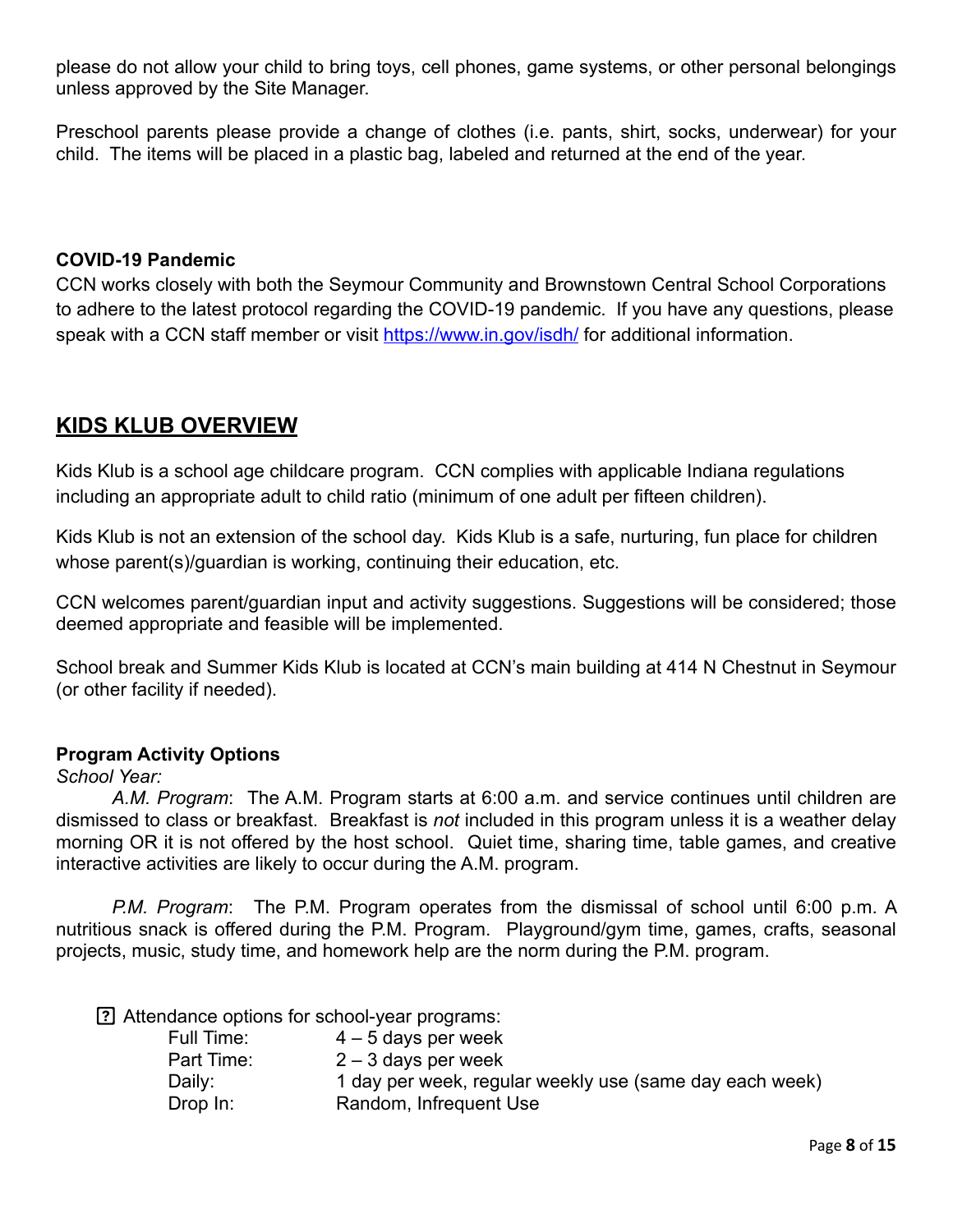*School Breaks and Summer:* Kids Klub offers a wider variety of activities during school breaks, such as swimming, water games, movie day, messy art, talent shows, picnics, field trips, guest speakers, etc. Children must be 5 years of age and entering kindergarten through 12 years of age (13th birthday) to attend Summer Kids Klub. Children entering kindergarten are unable to participate in field trips per bus regulations. Staff will plan activities for kindergarten students on those days. Kids Klub is open on weekdays (except for Christmas Eve, Christmas Day, New Year's Eve, New Year's Day, and July 4<sup>th</sup> Holiday Observance) from 6:00 a.m. to 6:00 p.m. Breakfast, lunch and an afternoon snack are offered each day.

Attendance options for the School Breaks and Summer program:

| Full Time: | $4 - 5$ days per week |
|------------|-----------------------|
|------------|-----------------------|

Part Time: 1 – 3 days per week

# **Kids Klub Registration Changes**

If your childcare needs change and a different Kids Klub Program or attendance option is more suitable, the Kids Klub manager must be notified and the "change of contract" notice must be completed a week prior to the change in service. The office staff will make the necessary online registration changes. Changes will only be made once the current week is complete. New contracts will start on the following Monday.

If you no longer need Kids Klub services **WRITTEN NOTICE** MUST be submitted to the Kids Klub Site Director. If the written notice is not delivered to the Site Director in person, please contact the Kids Klub Program Manager to verify the termination of your Kids Klub Agreement was received and recorded.

Reminder: the most recent, registered Kids Klub Agreement determines the amount you owe each week. Written notification must be submitted and recorded in order to change/dismiss a weekly fee.

# **Immunization Records Policy**

The State of Indiana requires Kids Klub to maintain on file: Current Immunization Records from your healthcare provider. These records must be submitted ANNUALLY!! Your child will NOT be able to attend Kids Klub unless the current Immunization record and Indemnifying form are on file in our office prior to the first day of attendance.

# **Kids Klub Attendance / Trial Period**

A child can attend Kids Klub if a parent/guardian has reviewed-signed-submitted the following Kids Klub documents: **Completed online registration, Immunization Records, Release and Acknowledgement Form, and, (if applicable) CCDF Provider Form. The Registration Fee (\$35) must also be paid prior to a child's attendance.**

If a child has not previously attended Kids Klub (or during the preceding 180 days), his/her first days at Kids Klub are considered the Trial Period. After a Trial Period, the Kids Klub Site Director and parent/guardian will converse to confirm the child's needs are being met.

# **Service Days / Weather –Related Closings**

Kids Klub services will correspond with the host school's calendar and be available on days when school is in session at that specific school location.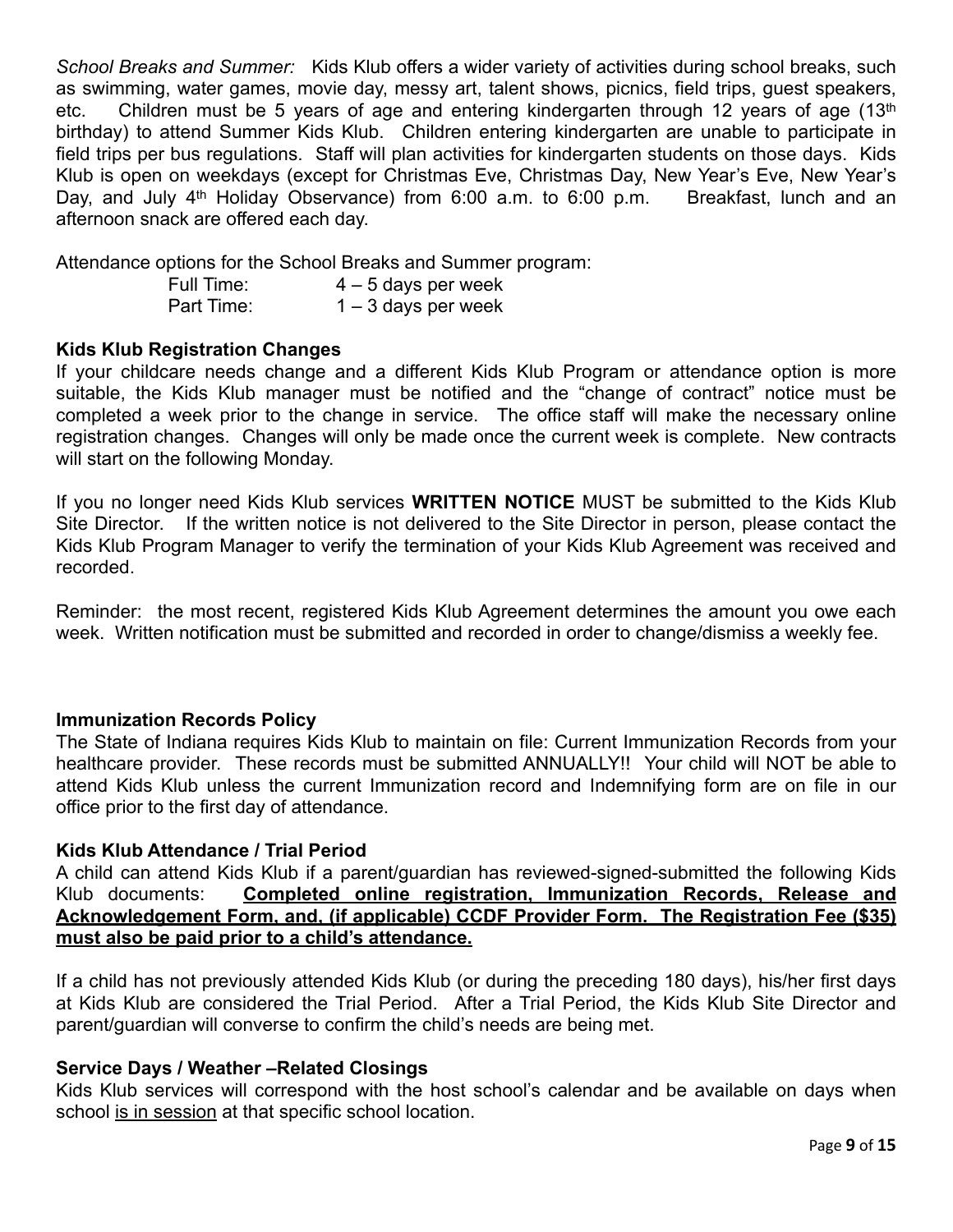If school is delayed due to weather conditions, Kids Klub will open at 6 a.m. and remain open until school begins.

If school is dismissed early or canceled , Kids Klub services must end at the same time as the school closes.

Please pay close attention to the radio or the school's website if school is delayed as the school administration may decide to close school.

If 2 or more weather related school closures are in place during a given week that will not be made up (Elearning), CCN will credit full time Kids Klub families to bring them to the respective part time rates for the program they are enrolled in. This credit will be assessed to your account the week following the closure.

Part time is defined as 2-3 days a week and those charges will remain the same.

Financial assistance may be available for Kids Klub services. For more information about financial assistance contact a Kids Klub Site Director, the Kids Klub Program Manager.

# **PRESCHOOL OVERVIEW**

#### **Purpose**

The purpose of CCN's Preschool program is to (1) prepare children for school success and (2) encourage parents to become active partners with their child's learning.

#### **Description**

CCN's Preschool Programs will accommodate children in an appropriate environment to readily enhance each student's skill and emotional growth. Preschool classrooms have learning areas (i.e. math, blocks, reading, art, science, dramatic play, writing, music). Each learning area is equipped with books, materials, tools and activities to promote developmental skills in seven key areas: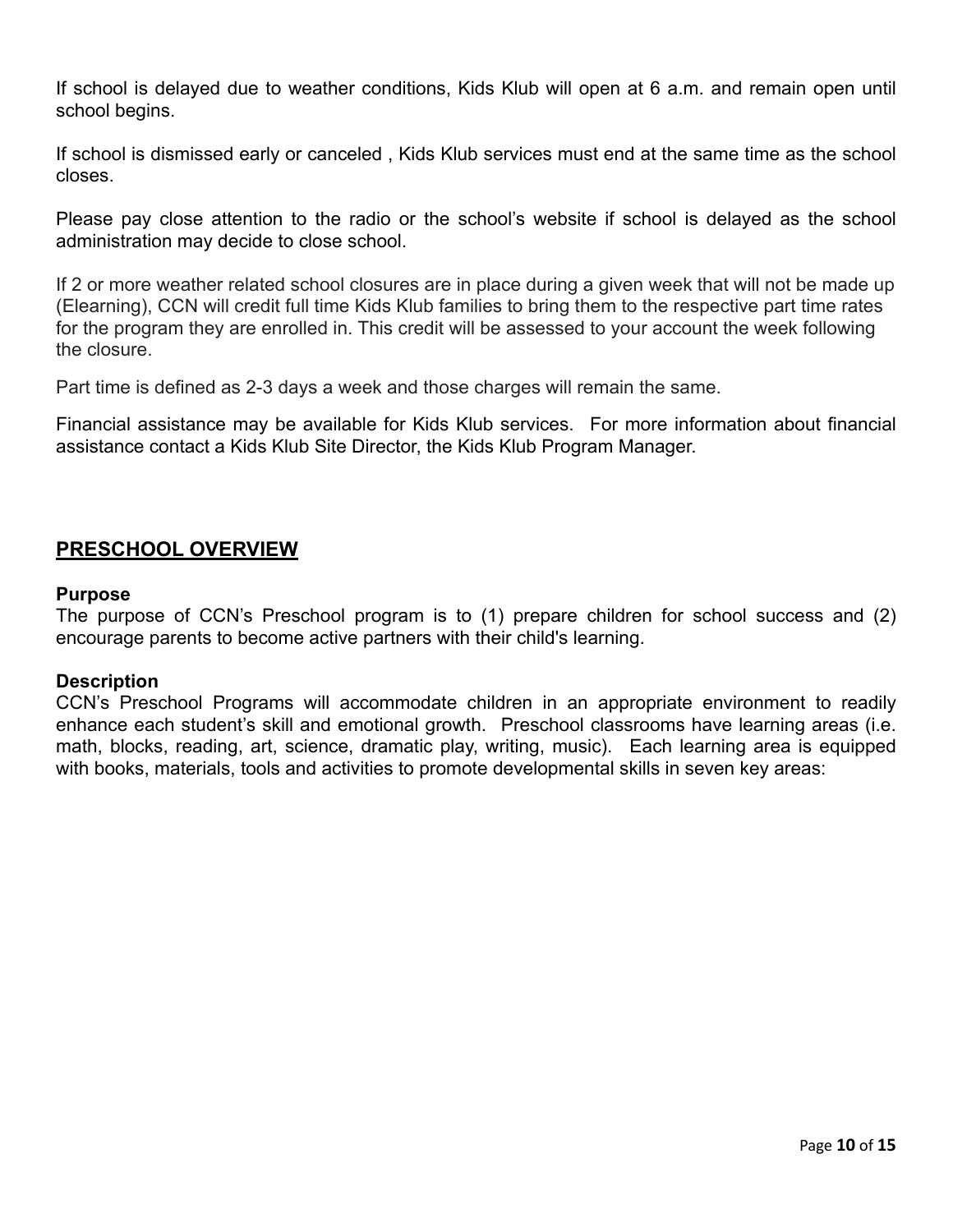Language, Literacy, and Communication **Mathematics** Science and Technology Social Studies

Creative Arts Physical Development and Health Social and Emotional Development

# **Curriculum**

CCN's Preschool teachers develop individual and learning area plans from High Scope Curriculum materials. High Scope Curriculum aligns with National and Indiana early childhood education standards and is based on recent research and findings regarding child development and effective practices. Parents will receive detailed information regarding the curriculum used in their child's classroom during the Getting Ready for School Night held prior to the first day of school.

#### **Parent Engagement**

A time will be scheduled to allow the teacher an opportunity to share specific goals, assessment data and upcoming plans. During this time the teacher will also offer tools and tips for teaching at home. Family Events will also be held during the year.

#### **Assessment**

CCN will utilize the KRI (Kindergarten Readiness Indicators) assessment developed by NORC to assess students. This record will let the teacher know what concepts are understood and which are not yet grasped.

# **Preschool Program Basics**

#### **Admission**

CCN will accept children who are the appropriate age and have family members truly interested in the growth and development of their child.

(i.e. children must be four years of age by August 1 and toilet trained)

#### **Inclusion Policy**

Parents must notify CCN upon enrollment about any special needs (i.e. physical and/or emotional challenges, special medications). The more information that is shared about a child, the more adequately staff can assist a student with his/her needs. Any information from a pediatrician, therapist, case worker, or other service provider that may be working with your child will be helpful. CCN. will cooperate and communicate with outside agencies that may be involved in planning for future educational and developmental growth. Referrals to school and/or community programs that are deemed appropriate will be made.

Each student's growth and development is important to CCN. Decisions regarding individual students are based upon and reflect the safety and ability of success for the class as a whole.

#### **Entrance Requirements**

• A health examination completed within twelve (12) months prior to first class day of pre-k by a physician is required for each child to be admitted to a CCN Preschool program along with a list of immunizations.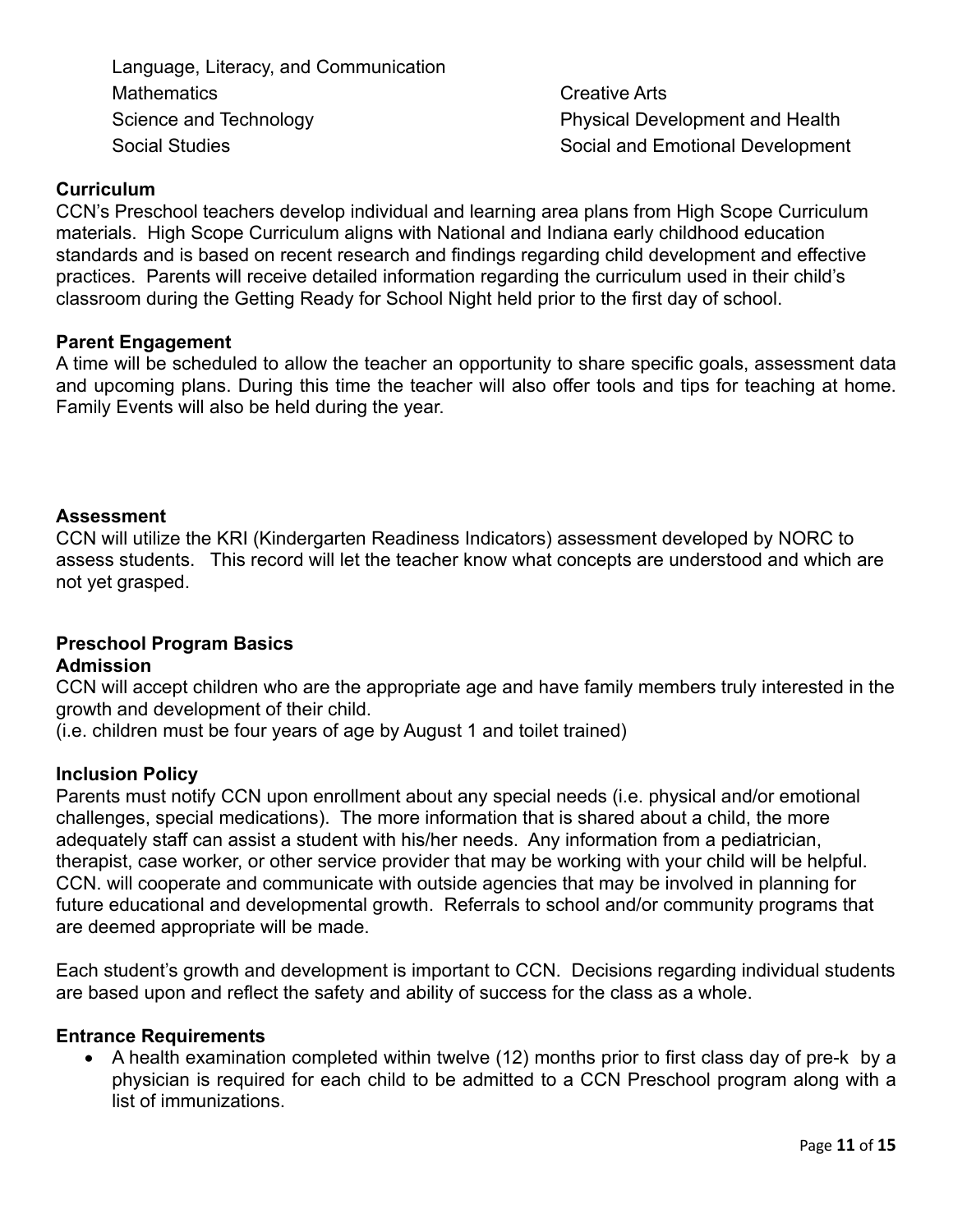- Payment Determination (i.e. On My Way Pre-K Scholarship, private pay) signed by parent/ guardian
- The following must be completed and submitted before a child is considered enrolled and attends:
- 1. Application for admission, online registration on EZ Child Track
- 2. \$35 non-refundable registration fee
- 3. Copy of child's birth certificate
- 4. State Form 49969 Child Care Center Health Form (Physical and Immunization Record)
- 5. State Form50548 Licensed Child Care Center Consent Form
- 6. CACFP Application and Enrollment Form
- 7. Child Care Network, Inc.'s Parent Handbook Declaration Form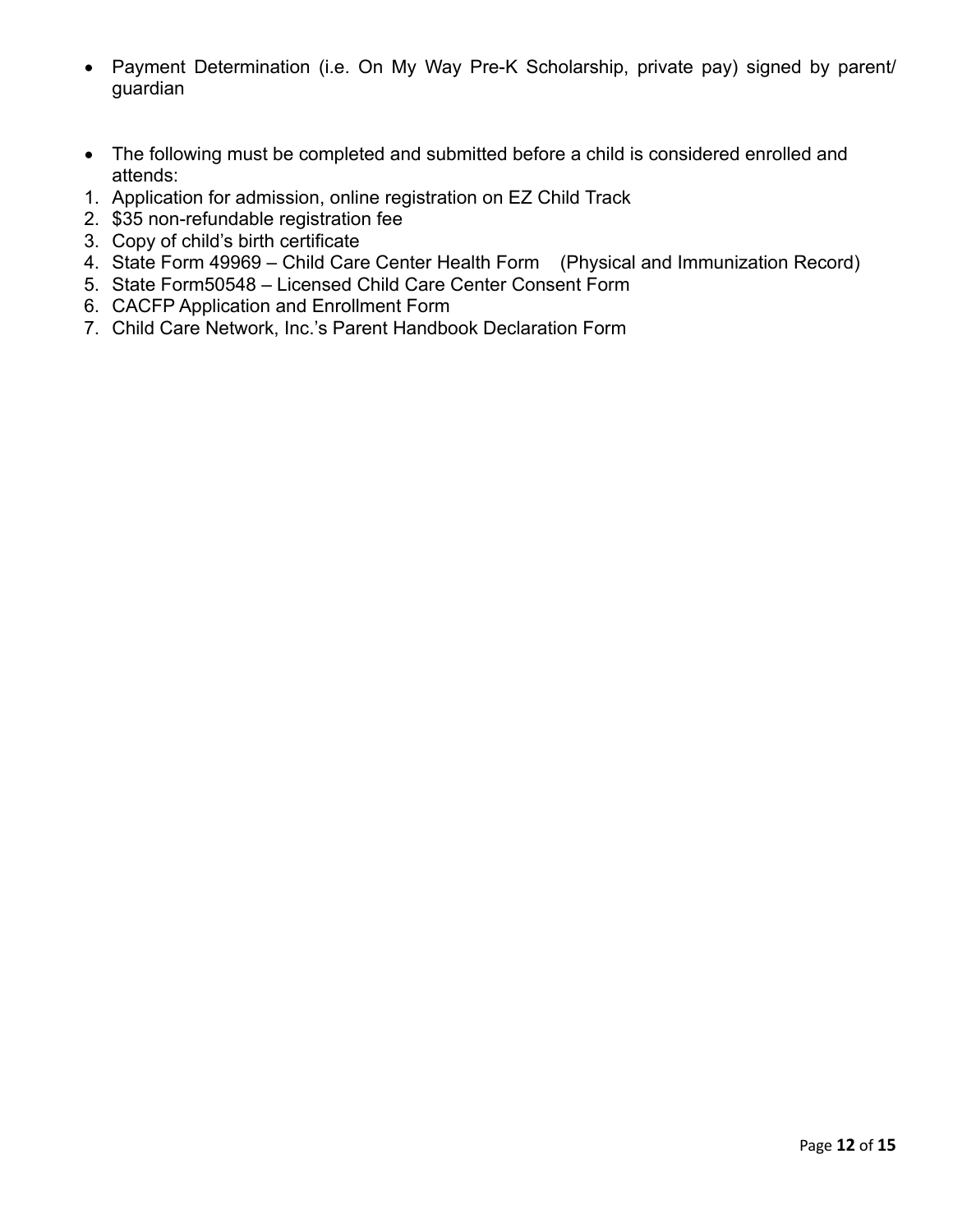# **Preschool Locations**

CCN's Preschool Program is located in Brownstown Elementary School (612 S Base Rd, Brownstown), Brown Elementary School (550 Miller Lane, Seymour), Emerson Elementary (500 Emerson Dr, Seymour) and Cortland Elementary School (6687 N County Rd 400 E, Seymour). Preschool students are permitted to use the facility's playground area and gymnasium at specific times when accompanied by the teacher and/or classroom assistant.

# *Hours of Operation*

- Brownstown Elementary Preschool Monday through Friday, 8:30 a.m. – 2:55 p.m.
- Brown Elementary Preschool Monday through Friday, 8:30 a.m. – 2:30 p.m.
- Emerson Elementary Preschool Monday through Friday, 8:30 a.m. – 2:45 p.m.
- Cortland Elementary Preschool Monday through Friday, 8:30 a.m. – 2:45 p.m.

# **Weather –Related Closings**

The preschool's weather-related closings are based on Seymour and Brownstown Community School's determination. Please listen to the local radio stations for school closing announcements.

If Brownstown and Seymour Community Schools are delayed in the morning, the sessions at Brownstown, Brown, Cortland and Emerson will begin 2 hours later (10:30 a.m.)

If Brownstown or Seymour Community Schools are closed all day, all sessions of preschool will be canceled.

# **Weather-related Make-Up Days**

A Make-Up Schedule will be provided to all students and parents if classes are canceled and need to be rescheduled. CCN Preschool follows the make-up schedule of the host school.

# *On My Way PreK Grants*

<http://www.onmy>wayprek.org/

CCN will accept On My Way Pre-K Scholarships and CCDF payment processed by River Valley Resources. Scholarship approval must be presented before a child can attend. Parents are responsible for any differences in the approved scholarship grant amount from River Valley Resources and the fee charged by CCN for the On My Way Program. Parents are responsible for payment upon completion or termination of On My Way scholarships.

# **Hoosier Works Cards**

Kids Klub meets Indiana child care regulations thus CCN can claim fees if a child's attendance is recorded via the Hoosier Works Card. Parents who receive CCDF (Child Care Development Fund) assistance (Vouchers) MUST swipe their Hoosier Works Card to record their child's attendance. The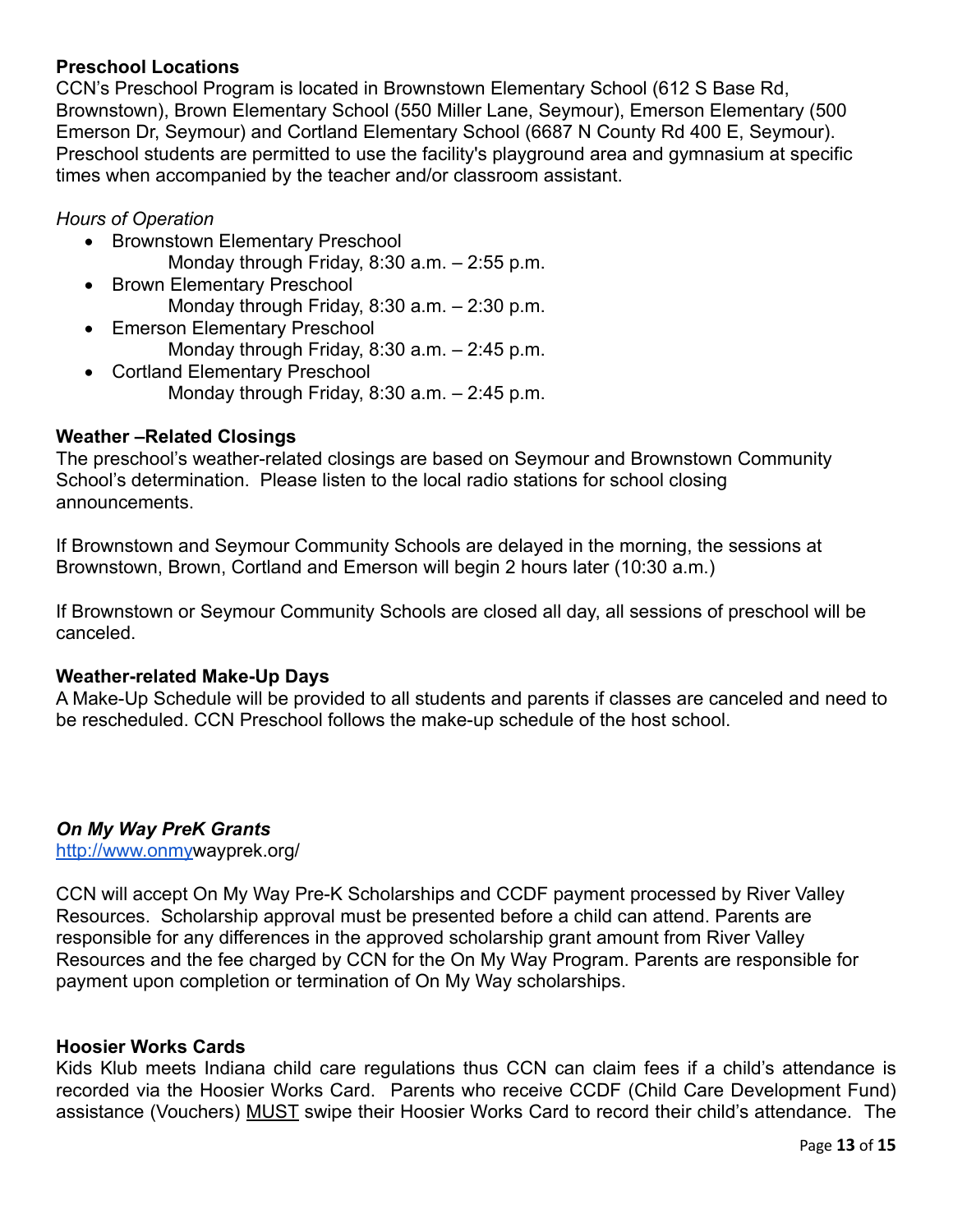Hoosier Works Card should be swiped in and out on the Point Of Service (POS) machine EACH AND EVERY DAY a child attends Kids Klub. Should a Hoosier Works card holder be at a site only once each day, the cardholder must be responsible for any and all previous check-in and check- out swiping.

CCN STAFF CANNOT HAVE ACCESS TO A HOOSIER WORKS CARD. AN AUTHORIZED CARDHOLDER MUST COME TO THE KIDS KLUB SITE AND SWIPE THEIR HOOSIER WORKS CARD.

Hoosier Works Card swiping must occur per State guidelines for Kids Klub to receive the fees that are due. Parents are responsible for any differences in the approved CCDF amount from River Valley Resources and the fee charged by CCN for the Kids Klub fee.

If a Hoosier Works Card is denied once, the Hoosier Works Cardholder will be notified verbally and reminded of the required swiping procedure needed to process the payment due.

If the parent fails to swipe the card or keep the card current with CCDF, the parent will be responsible for the unpaid fees. At this point, all cash paying rules will apply. All copay amounts will also follow all cash paying rules.

**In accordance with Federal Law and U.S. Department of Agriculture policy, this institution is prohibited from discriminating on the basis of race, color, national origin, sex, age, or disability.** 

.

**To file a complaint of discrimination, write USDA, Director, Office of Adjudication, 1400 Independence Avenue, SW, Washington, D.C. 20250-9410 or call (866) 632-9992 (Voice). Individuals who are hearing impaired or have speech disabilities may contact USDA through the Federal Relay Service at (800) 877-8339; or (800) 845-6136 (Spanish). USDA is an equal opportunity provider and employer.**